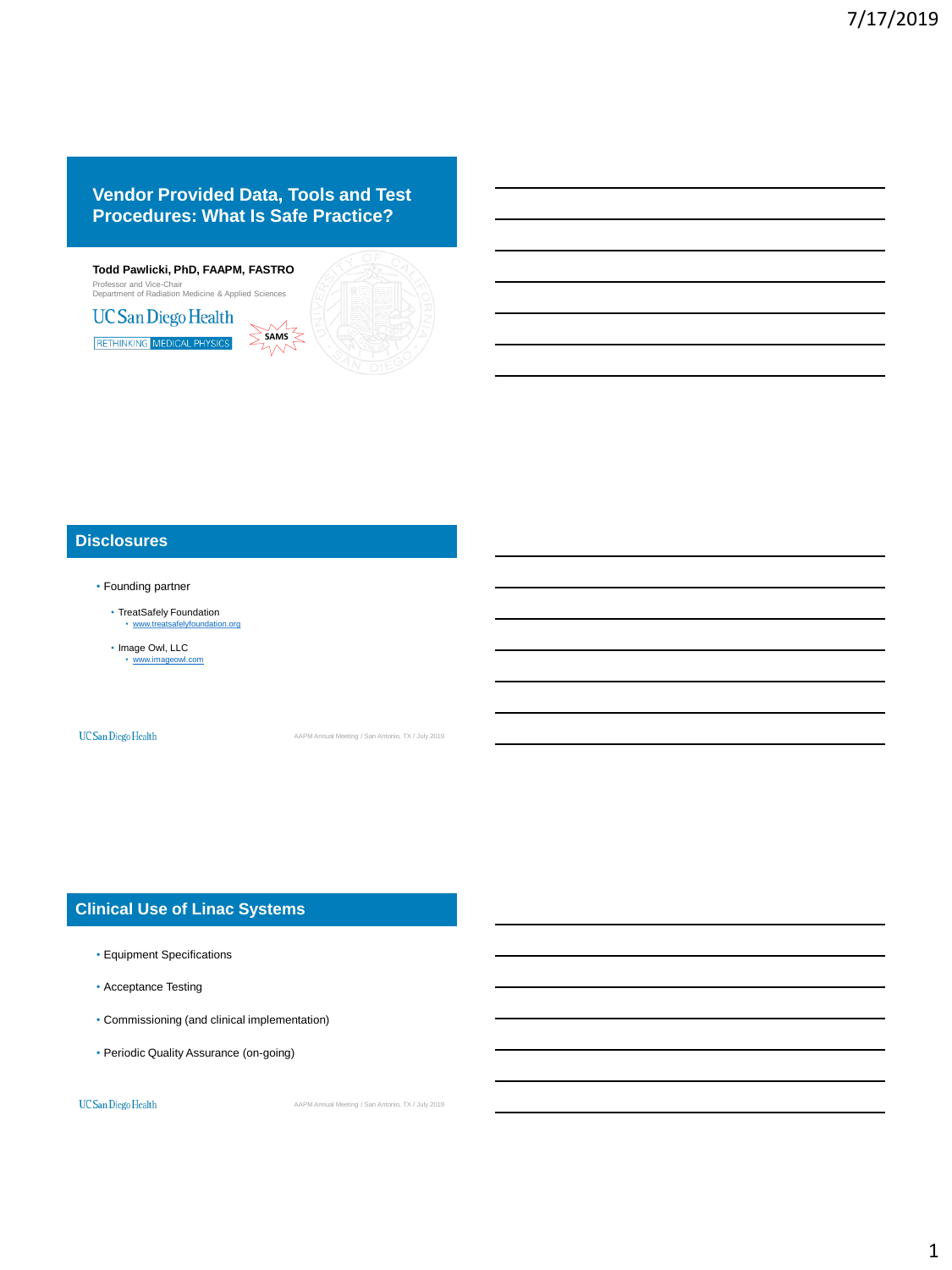### **Assumptions About Linac Systems**

#### **Open Systems**

- Linac and TPS are separate
- Physicist responsible for clinical configuration
- Physicist can understand inner workings of Linac/TPS

UC San Diego Health

- Vendor responsible for clinical configuration (almost all)
- Inner working of Linac/TPS of unknown to physicist

**Closed Systems** • Linac and TPS are coupled

AAPM Annual Meeting / San Antonio, TX / July 2019

# **Is it possible to understand open systems?**



# **Open System Accidents**



#### An Investigation of the Therac-25 Accidents

Nancy G. Leveson, University of Washin<br>Clark S. Turner, University of Californi

**Radiation Errors Reported in Missouri** 

UC San Diego Health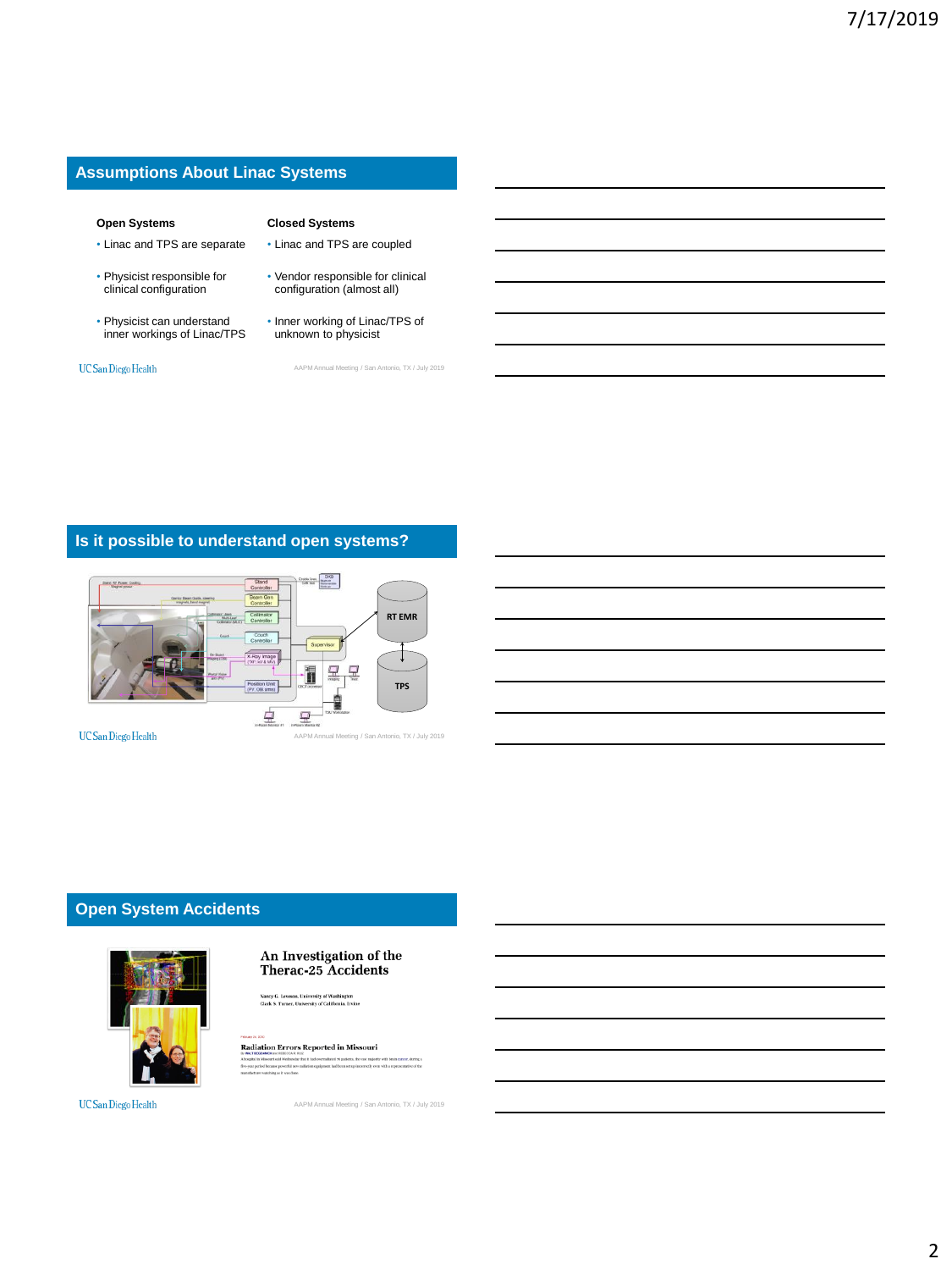# **How risky are closed systems?**



UC San Diego Health

AAPM Annual Meeting / San Antonio, TX / July 2019

# **Early Evidence**

Credentialing results from IMRT irradiations of an anthropomorphic head neck phantom<br>  $A_{\text{N}}$  Advertisers, Vol. 40, February 2013, The University 2013, Alexander and David Fabruary<br>  $A_{\text{N}}$  Constant Construction 2013,

#### **Conclusions**

Some Linac-TPS combinations had higher passing percentages than others.

Causes for failures include incorrect data entered into the TPS, inexact beam modeling…

#### **UC** San Diego Health

|                                 |                 |     | Criterion failed |                    |                                              |
|---------------------------------|-----------------|-----|------------------|--------------------|----------------------------------------------|
|                                 |                 |     |                  |                    | Pass rate (%) Attempts Dose DTA Dose and DTA |
| <b>IMRT</b> technique           |                 |     |                  |                    |                                              |
| Donamic MLC                     | ss.             | 206 | 56               | 5                  | š                                            |
| <b>IMAT</b>                     | 86              | 103 | n                | $\theta$           | î,                                           |
| Segmental                       | 76              | 634 | 109              | 15                 | 25                                           |
| Solid attenuator                | n               | ÷   | d.               | $\alpha$           | $\theta$                                     |
| <b>Tomo Therapy</b>             | Q3              | 99  | 6                | f,                 | $\theta$                                     |
| Treatment planning system       |                 |     |                  |                    |                                              |
| Eclipse                         | 88              | 387 | $^{10}$          | ×                  | 7                                            |
| Pinnach <sup>3</sup>            | 75              | 435 | 8.4              | $\bar{\mathbf{x}}$ | п                                            |
| <b>TomoTherapy</b>              | 91              | 99  | 6                | ï                  | $\Omega$                                     |
| XiO                             | 76              | 137 | 19               | d.                 | 10                                           |
| Other                           | 78              | 91  | 17               | ö                  | x                                            |
| Linear accelerator manufacturer |                 |     |                  |                    |                                              |
| Flekta                          | 67              | 130 | $\overline{1}$   | ۵                  | ż                                            |
| Simons                          | 30 <sub>1</sub> | 135 | <b>V3</b>        | x                  | 6                                            |
| <b>TomoTherany</b>              | 93              | 99  | 6                | Ï                  | $\ddot{\phantom{a}}$                         |
| Voice                           | 85              | 775 | 81               | n                  | 25                                           |
| Line-TPS combination            |                 |     |                  |                    |                                              |
| Flokes, Pennsylv3               | 66              | 60  | 78               | ٩                  | n                                            |
| Siemens, Pinnacle <sup>3</sup>  | 67              | 76  | 21               | $\Omega$           | ă                                            |
| Tomo Therapy-Hicket             | 93              | 60  | ×                | ï                  | $\overline{a}$                               |
| Varian-Eclipse                  | 90              | 372 | 22               | 7                  | Ť                                            |
| Varian-Pinnachi                 | Ŧ               | 767 | w                | 3                  | ö                                            |
| Varian-XiO                      | 22              | 34  | 10               | I                  | ŕ,                                           |

### **Example: Halcyon closed system**

Designed to offer a fast path from acquisition to clinical deployment: pre-commissioned, imaging based.



UC San Diego Health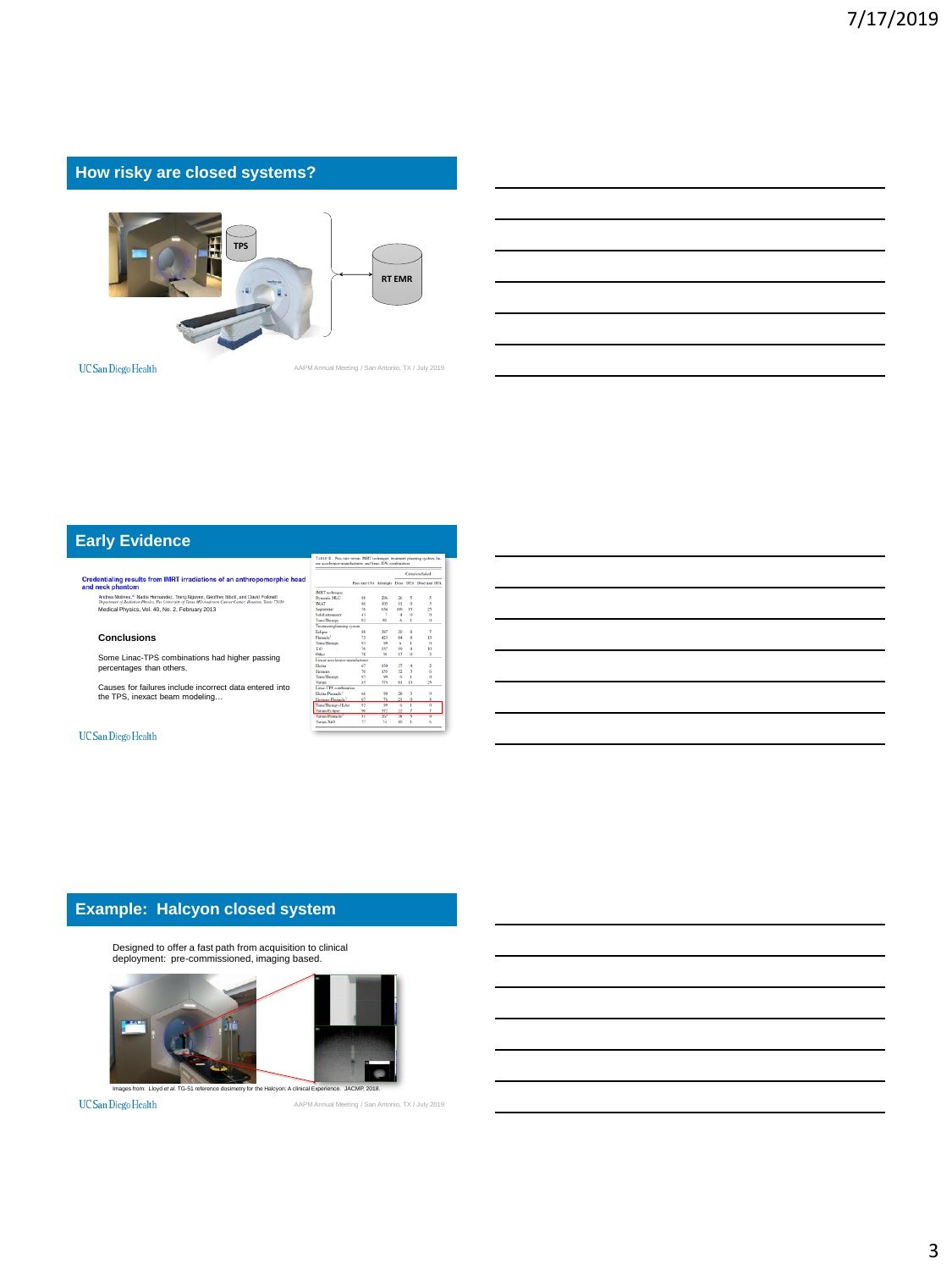### **Early research on the Halcyon closed system**

# Application of TG-100 risk analysis methods to the acceptance testing and<br>commissioning process of a Halcyon linear accelerator

P. Troy Teo and Min-Sig Hwang<br>Division of Medical Physics, Department of Radiation On<br>Cancer Center, Pittsburgh, PA, USA **sity of Pittsburgh School of Medicine and UPMC Hillman** ology, Univ

William (Gary) Shields<br>D3 Oncology Solutions/CTSI, 580 South Aiken Avenue, Pittsburgh, PA, USA

ass concessiges scenarion U.S.C. Stor South Auton Avenue, Praisturge, PA, USA<br>Parvel Kontatein, Si Vourop, Jamp, Dwight E. Heron, Roevald J. Lakonda, and M. Sallul Huaf<sup>ni</sup><br>Division of Medical Physics, Department of Rudiat and UPMC Hillman

(Received 2 October 2018; revised 25 November 2018; accepted for publication 17 December 2018; published 4 February 2019)

Med. Phys. 46 (3), March 2019

#### **UC** San Diego Health

AAPM Annual Meeting / San Antonio, TX / July 2019

### **Early research on the Halcyon closed system**



**UC** San Diego Health

### **Commissioning Top Failure Modes**

- Error in setup due to multiple options provided for reference dosimetry by the manufacturer
- Error in determining non-isocentric SSD (e.g., for SSD = 90 cm) from lateral MV images SAMS
- Incorrect field sizes
- Failure to detect an actual fault (with MPC)

UC San Diego Health

AAPM Annual Meeting / San Antonio, TX / July 2019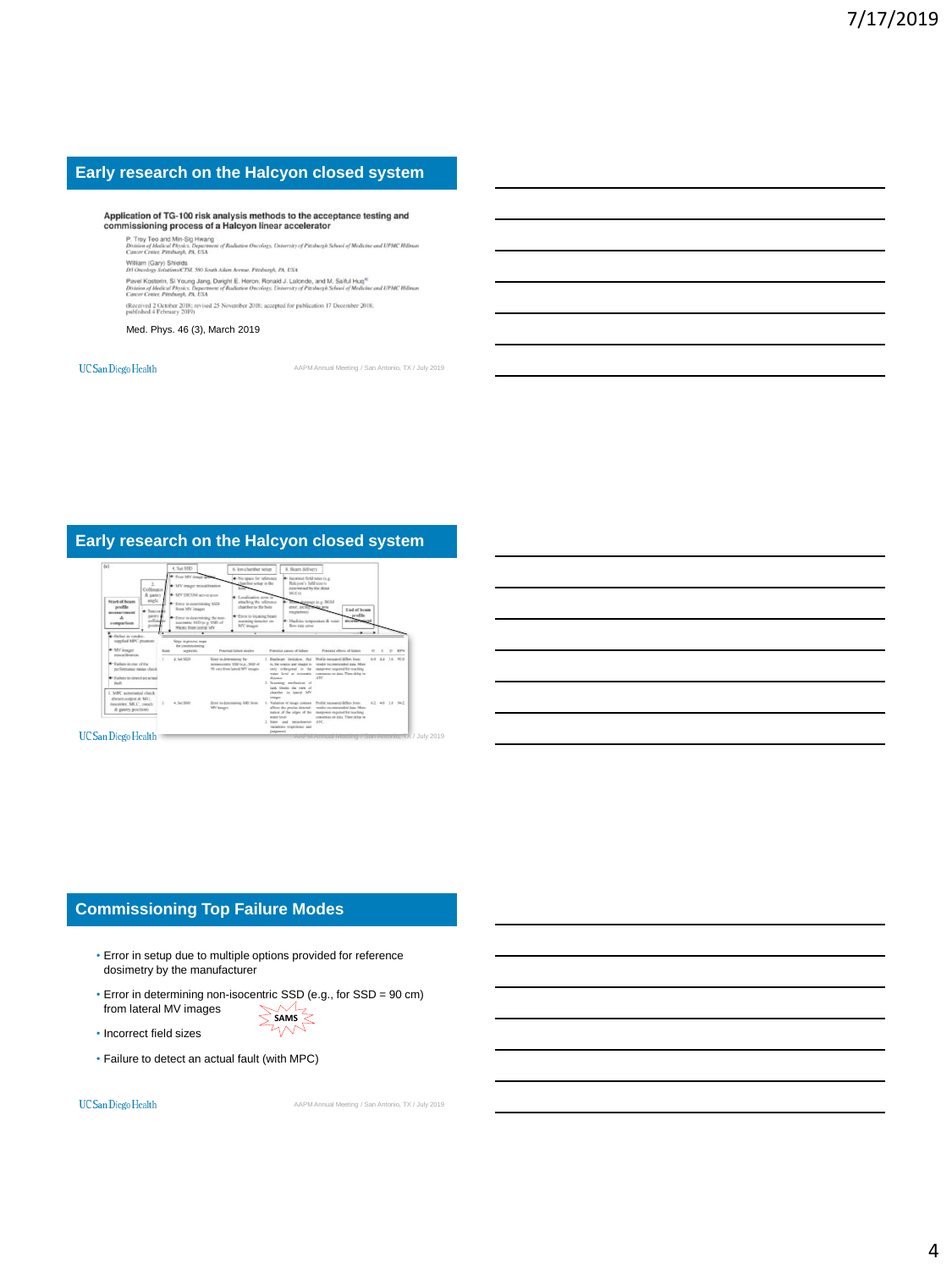### **Acceptance Testing Top Failure Modes**

- Failure is dose reproducibility with factory-calibrated MU
- Failure in dose reproducibility with gantry angles
- Machine temperature and water flow rate error
- Error in locating beam scanning detector on MV images
- Error in determining SSD from MV images



#### **UC** San Diego Health

AAPM Annual Meeting / San Antonio, TX / July 2019

# **Key Points (Teo et al)**

- Differences in the ATC guidelines provided by the vendor and conventional protocols
- Challenges of performing the ATC due to the new linac features

|                                 |                                                                                |                                                                                                                         | 5. Gustry angle calibration vs been stability.                                                                             |                                                               |
|---------------------------------|--------------------------------------------------------------------------------|-------------------------------------------------------------------------------------------------------------------------|----------------------------------------------------------------------------------------------------------------------------|---------------------------------------------------------------|
|                                 | 1. Is sullation of machine                                                     | 3. Interlock verification                                                                                               | 4-Machine transportation & water flow rate error.                                                                          |                                                               |
|                                 | <b>In the Original Court</b><br>clearance to dealer.<br>pre-assembled rasching | * Facty interlect (e.g.<br>hours CIN with door<br>$-0.0001$                                                             | - Instal-like of mocking performance (e.g. BGM error<br>A going of new mannerosh<br>* Einer an machines' automated grabels | <b>Bram Profile</b><br>and Energy<br><b>Vierdifferentians</b> |
| Start of<br>Acceptance<br>Test. | Consor Some file<br><b>INTERNATIONAL SOFTWARE</b><br>of ARIA users rights      | By togetherer chickles (e.g. excits on<br>wall after retroliting expline vaulti-<br>* Absence of beam stapper installed | 14 Setup area with MPC plumions<br><sup>14</sup> Defant in MPC Plastors<br>50 Texas an excelsions' automated study in      |                                                               |
|                                 | 2. Software licenses                                                           | 4. Radiation survey.                                                                                                    | 6. Radiation isoccenter & position accuracy verification                                                                   |                                                               |

**UC** San Diego Health

AAPM Annual Meeting / San Antonio, TX / July 2019

### **Control Measures to Mitigate Failures (Teo et al)**

| <b>Physicist</b>                                                                                                      |
|-----------------------------------------------------------------------------------------------------------------------|
| Have multiple observers to provide a<br>consensus observation of the correct ion<br>chamber location on the MV images |
| Different window/level settings and have<br>multiple observers                                                        |

Perform **independent checks** with an alternate phantom and software for the same checks as the MPC

# **Vendor**

Put **laser inside the gantry** bore Provide **radio-opaque caps** to better visualize the cavity position

**Manufacturer release the details of the algorithm** and the test results performed for these algorithm

#### UC San Diego Health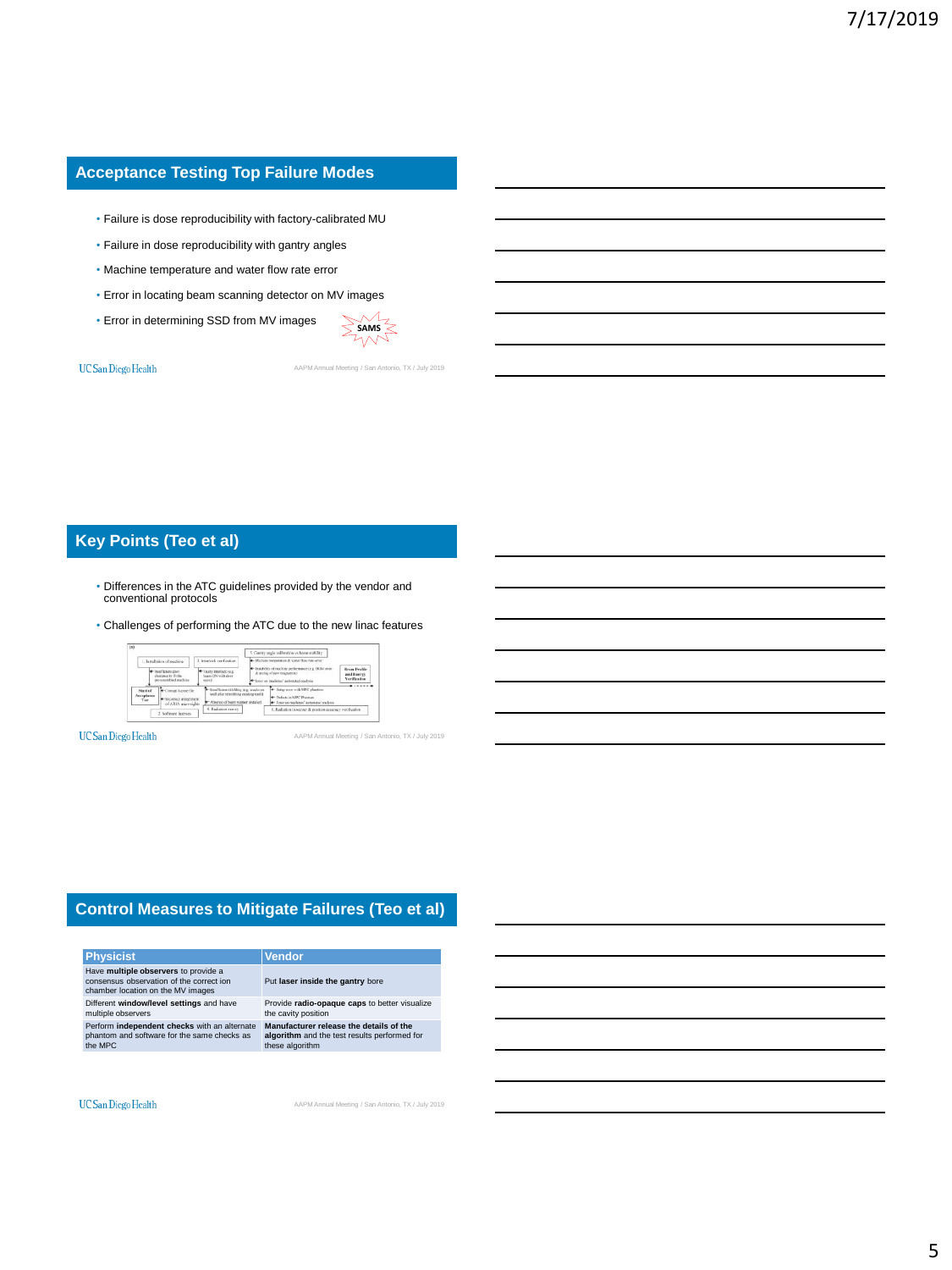# **Additional research on the Halcyon**

#### **Clinical Safety Assessment of the Halcyon System**

Todd Pawlicki, Todd Atwood, Kristen McConnell, Grace Kim

 $\rm UC$ San Diego, Department of Radiation Medicine & Applied Sciences, La Jolla, CA 92093 USA

#### **Systems Theoretic Process Analysis (STPA)**

60th Annual Meeting of the American Association of Physicists in Medicine, Nashville, TN, July 29 – August 2, 2018 Under review in *Medical Physics*

 $UC$ San Diego Health

AAPM Annual Meeting / San Antonio, TX / July 2019

# **Description of Halcyon Usage**



**UC** San Diego Health

AAPM Annual Meeting / San Antonio, TX / July 2019

# **Key Results**



UC San Diego Health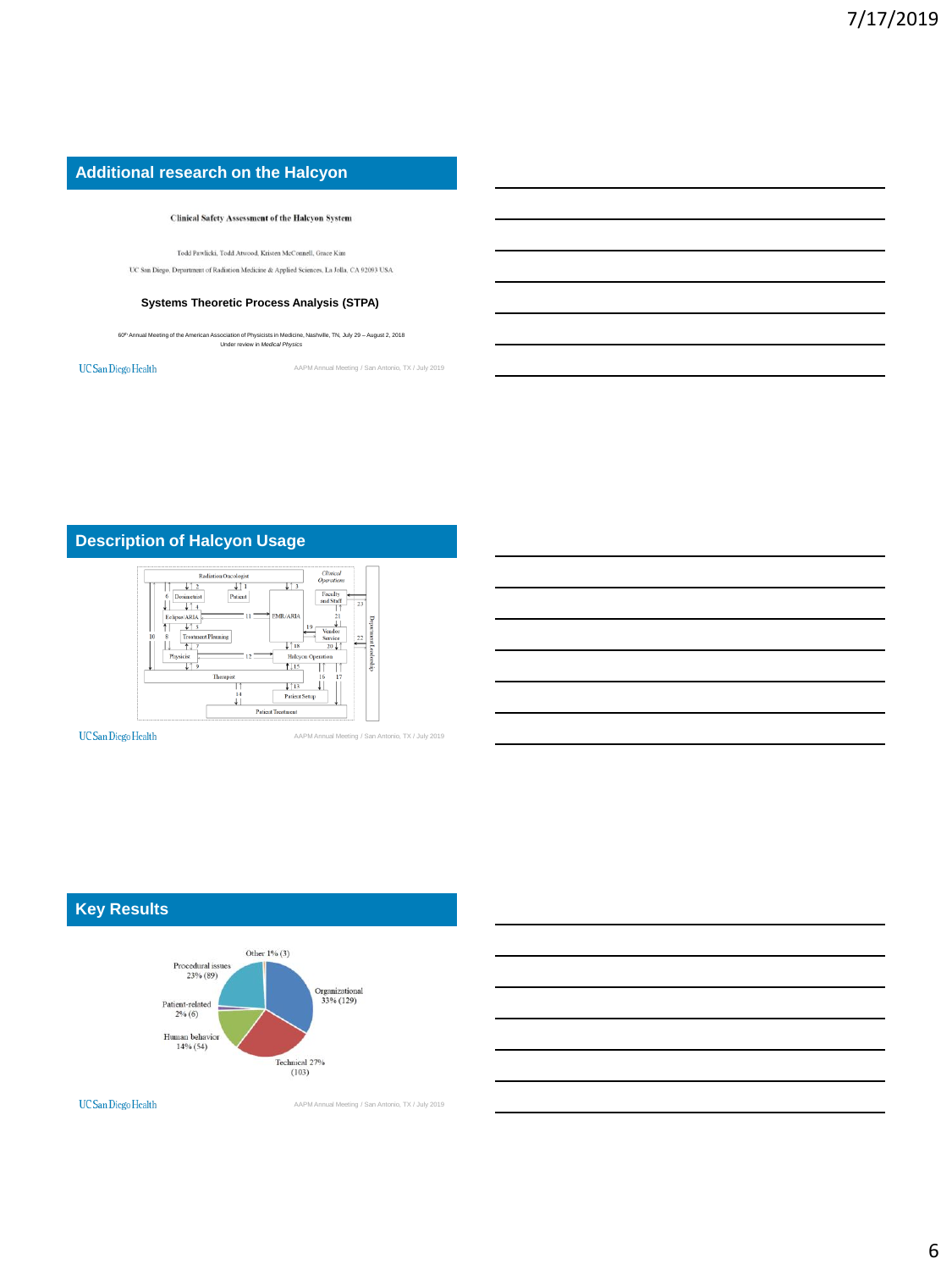### **Main Conclusions**

- Majority of safety concerns are related to non-technical issues • Accept closed system, vendor's responsibility
- Streamline, reduce, or eliminate some traditional commissioning and routine QA
	- Focus on organizational management, procedures, and human behavior
- Some checks are still warranted

**UC** San Diego Health

AAPM Annual Meeting / San Antonio, TX / July 2019

# **Automation and Machine Learning**



**UC** San Diego Health

AAPM Annual Meeting / San Antonio, TX / July 2019

### **Da Vinci Robotic Surgery**

- \$2 million device (cost)
- 10,000 individual parts
- 1.4 million lines of code



**UC** San Diego Health